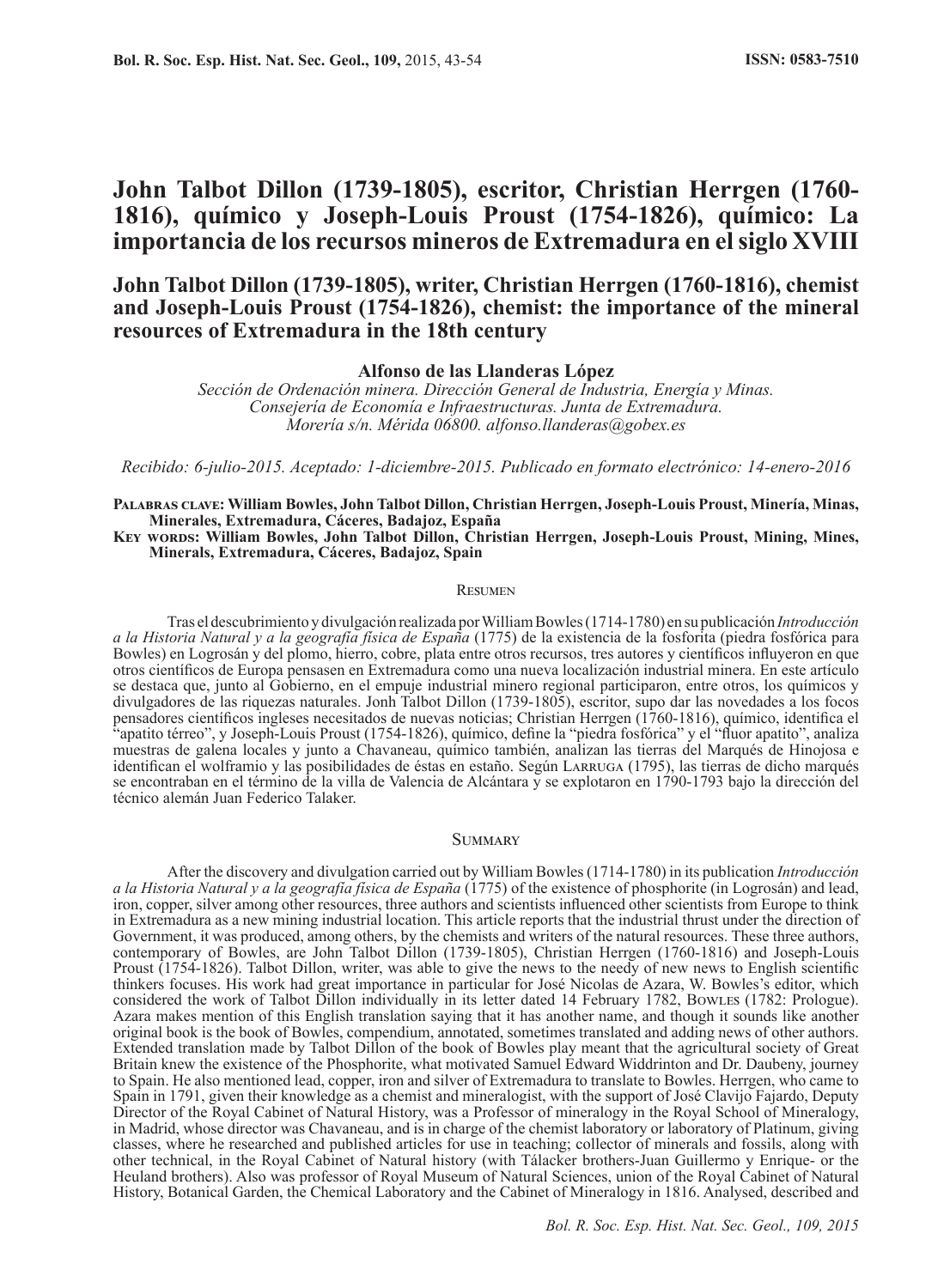classified "earthy apatite" from Logrosán in 1800 and participated along with Proust, Dominguez and Cavanilles in the writing and editing of the *Anales de Ciencias Naturales* in 1799, publication created at the behest of Carlos IV for the cultural dissemination of science. Proust defines "phosphate stone of Extremadura" and the "fluoride apatite", analyzes samples of lead-silver and analyzed with Chavaneau, chemical, the lands of the Marqués de Hinojosa and identify the tin and tungsten in large quantities. According to Larruga (1795), the lands of the Marquis were at the end of the town of Valencia de Alcántara and that exploded in 1790 under the leadership of Juan Federico Talaker.

During the 16th to  $18<sup>th</sup>$ , Extremadura was a region with a great present and future in the mining industry of Spain and the world by the great discoveries made as they were Guadalcanal silver, phosphorites of Logrosán, lead in Garlitos, Azuaga and Castuera, tungsten and tin of Cáceres and Badajoz, medicinal water spas, quarries of construction products, etc... Important technical illustrated visited their sites, investigating them, analyzed, and published the results of their work (up to the time Bowles, Ponz, Bedoya, Dillon, Herrgen, Proust, etc...). The loss of possessions and the mines of America by Spain involved the search for new resources to replace equal content and applications to the exploited outside its borders and that supply the industry both civil and military, and both Spanish and European. This determined the rise of mining in Extremadura.

2014).

## 1. Introducción

El fósforo, descubierto por Hennig Brandt en 1669, se obtenía de la urea, del guano, carbonizando huesos animales, o a partir de coprolitos y otros restos orgánicos que se encontraban en sedimentos antiguos. Estos se utilizaban para abonar los campos, pero eran poco solubles. En 1831, el químico austríaco Heinrich Wilhelm Kohler trató huesos animales con ácido sulfúrico para convertir éstos en una forma más soluble llamada superfosfato. John Lawes aplicó el mismo tratamiento a las rocas fosfóricas en 1843.

William Bowles en su obra *Introducción a la Historia Natural y a la geografía física de España*, publicada en 1775, visitó Extremadura entre 1754 y 1764, y descubrió la existencia de la fosforita en Logrosán (Cáceres) Bowles (1775:56, 1782), (Llanderas, 2014).

Desde la publicación de dicha obra, un compatriota irlandés y dos químicos alemanes supieron desgranar la importancia de la fosforita de Extremadura en el desarrollo industrial de Europa. Por un lado su compatriota irlandés, Talbot Dillon, copió y divulgó la obra ante otros viajeros del Reino Unido y dio a conocer la existencia de la fosforita de Logrosán en Gran Bretaña. Mientras, los químicos Herrgen, alemán, y Proust, francés, la analizaban y publicaban artículos en España.

La historia pre-industrial minera de los fosfatos de Logrosán fue el resultado de la sucesión de 115 años de lenta evolución con tres periodos; desde su descubrimiento por William Bowles e inicios (1754-1787), pasando por un segundo periodo de ensayos de laboratorios para su conocimiento (1788-1832), y un tercer periodo de investigación minera y los primeros intentos de explotación con vistas a su aprovechamiento industrial (1833-1869). Entre 1907 y 1946, principal periodo de extracción, la producción alcanzó unas 200.000 Tm de mineral (BOIXEREU, 2003, 2004, 2008).

En cuanto al plomo (galena), Bowles señala un indicio en Puebla de Alcocer y una mina activa, en Badija o "valle de las minas" en el término

2. Contexto histórico (1739-1826) Durante los reinados de Fernando VI (1746-

1759) y Carlos III (1760-1788) se continuó con la política de apoyo a la formación internacional de investigadores españoles iniciada por Felipe V.

de Castuera, cobre en la Sierra de Guadalupe y la Serena, y plata en Guadalcanal (LLANDERAS,

Prácticamente la totalidad de los científicos de la Ilustración española, entre los que cabe citar Antonio de Ulloa, Jorge Juan, Fausto y Juan José de Elhuyar, Andrés Manuel del Río, Agustín de Betancourt y Antonio Josef Cavanilles, entre muchos otros, completaron su formación pensionados con becas en sociedades, laboratorios y escuelas europeas, preferentemente en Francia, Inglaterra, Alemania, Suecia, Italia, Austria, Hungría y Dinamarca.

Empieza así la enseñanza experimental de la Física y la Química ilustradas siguiendo el modelo francés de las Reales Academias; se compran aparatos específicos y comienza a desarrollarse la cartografía (Primer mapa de Extremadura de Tomás López en 1756). Esta política tenía su base en la política naval y de formación científica de Zenón de Somodevilla y Bengoechea, Marqués de la Ensenada (1707-1781), Ministro de Guerra, Hacienda, Marina e Indias y Consejero de Estado durante los reinados de Felipe V y Fernando VI y Carlos III (ZULUETA PÉREZ, 2006: 7, 10).

Se produjo una reforma de las Universidades y la creación de nuevas instituciones sociales para la promoción en los ciudadanos los avances técnicos, como son las Academias militares (de marina y de artillería), Academias de Ciencias, Institutos, Escuelas y Sociedades económicas de Amigos del País de distintas provincias. Esta política permitió grandes avances en la Mineralogía en España, como el descubrimiento del platino en 1748 por Antonio de Ulloa, la creación en Madrid en 1752 de la Real Casa de la Geografía y el Gabinete de Historia Natural (Parra & Pelayo, 1996: 167)**,** conocido como Casa del Platino; la apertura de los estudios y clases en 1764 dentro de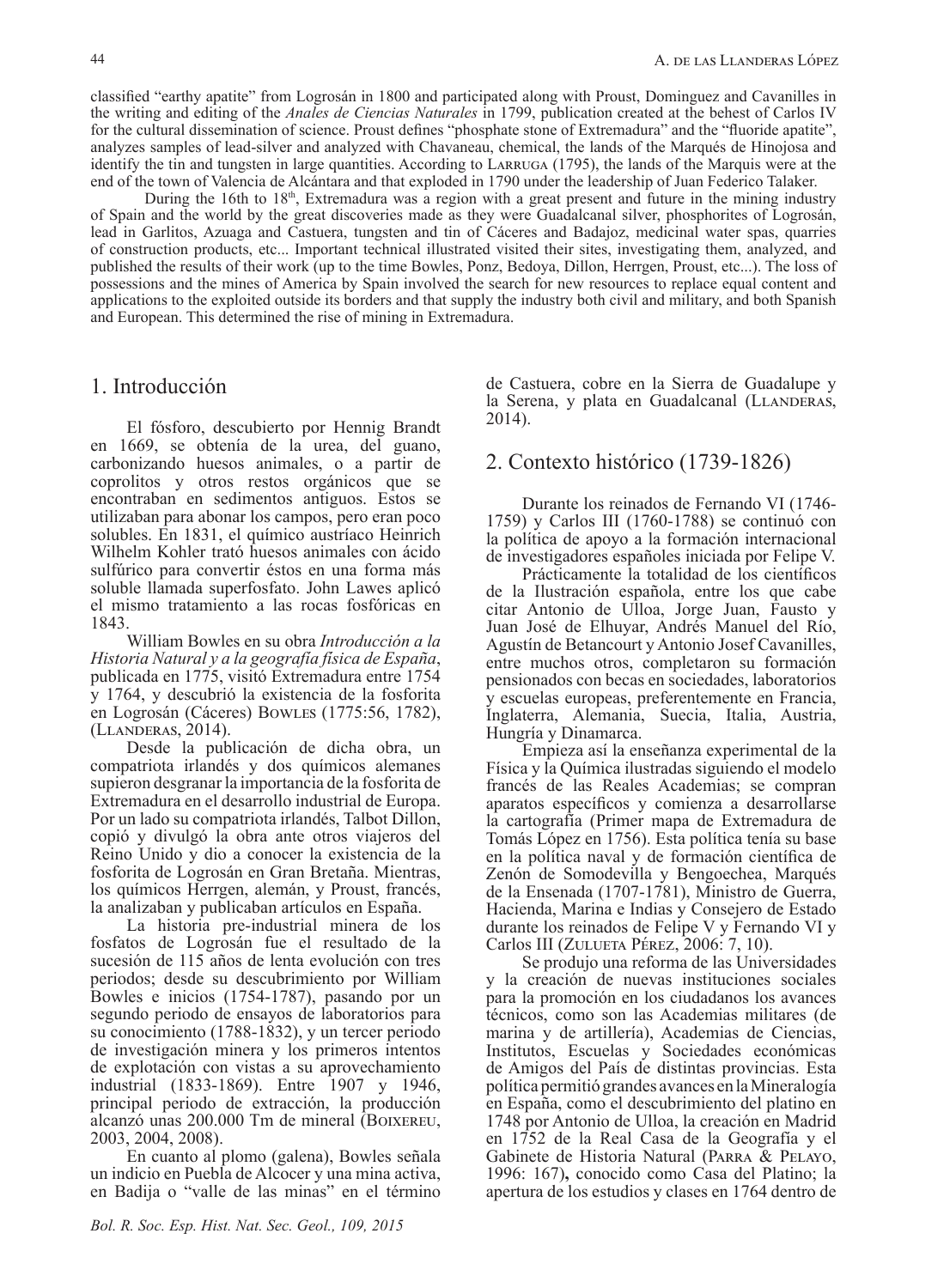la Real Sociedad Vascongada de Amigos del País (Parra & Pelayo, 1996: 167), fundada por Javier María de Munibe, Conde de Peñaflorida, y en 1783 el aislamiento del wolframio por los hermanos Fausto y Juan José de Elhúyar y Súbice.

El Real Gabinete de Historia Natural, uno de los más antiguos de Europa, se fundó reinando Fernando VI, bajo la dirección del marino Antonio de Ulloa. El núcleo principal de la reapertura, en 1776, lo constituyó el gabinete particular de Pedro Franco Dávila, naturalista de Guayaquil (de aquella época pertenecía al virreinato del Perú, actual Ecuador), y de su colección iniciada en París durante la década de 1740 y adquirida por el Marqués de Grimaldi en 1771.

Surge a lo largo de la segunda mitad del siglo XVIII la inquietud de formar científica y técnicamente a los responsables de las industrias artilleras desde los Colegios y Academias Militares (Díez HERRERO, 1997:100; 2005:386). Otra importante iniciativa fue traer de otros países europeos técnicos sobresalientes en determinadas materias para la enseñanza de sus conocimientos en nuestro país, la toma de iniciativas científicas, que inventariaran, dieran a conocer, e indicasen cómo aprovechar los recursos industriales y naturales que España tenía, en el terreno de la minería, química, cirugía, ingeniería civil y militar (DOMÍNGUEZ ORTIZ et al., 1981; ZULUETA Pérez, 2006). Así se determinó por el Marqués de la Ensenada, Jorge Juan y el conde de Aranda, Director General de Artillería, traer a técnicos extranjeros a España (1750-1775). (Tabla I)

Los técnicos eran contactados por Antonio de Ulloa y Jorge Juan durante sus viajes de conocimiento industrial a comienzos de la década de los cincuenta del siglo XVIII por Europa. En el ámbito de la minería en 1777 se crea, en Almadén, la Academia de Minas constituida primero para formar a los técnicos que dirigían la mina de la Corona española y después las de todo el país, con lo que se convirtió en un foco importante de divulgación científica y desarrollo preindustrial minero.

La dificultad de importar minerales de Europa como el cobre y el estaño para hacer cañones de bronce, era la justificación para explotar y traer minerales de Méjico y Perú de menor precio pero de menor calidad por sus impurezas (Díez HERRERO, 2005; MORA PIRIS, 1997). Para mejorar su calidad se desarrollaron científica y técnicamente las reales fundiciones metalúrgicas de Sevilla y Barcelona.

Otros hitos históricos de la época son los enfrentamientos bélicos con Inglaterra, Francia y Portugal, destacando la Guerra de la Independencia 1807-1814. Se promulga en Cádiz la primera Constitución de 1812 (19 de marzo). La derrota francesa en Rusia precipitó el abandono de las tropas francesas y de José Bonaparte de España en 1814. A partir de dicho año reinó Fernando VII (1815-1833).

## 3. Sus vidas y obras

## 3.1. *John Talbot Dillon (1739-1805). Hispanista, Político, Escritor y Viajero*

Nace en Lismullen, condado de Meath en Irlanda, en 1739 y murió en 1805 a los 66 años. Fue diputado del Parlamento de Irlanda desde 1771 a 1783. Viajó por Austria, España e Italia. Su obra más importante y conocida es *Travels through Spain with a view to illustrate the natural history and physical geography of that kingdom in a series of letters (Londres, 1780* (Talbot Dillon, 1782) y de ella se realizaron varias reimpresiones. Es una traducción al inglés de la publicación de William Bowles. En su obra, añade anotaciones y artículos (cartas) de sus viajes por España. A partir de 1781 y hasta 1800, escribe otros libros de viajes referentes a la poesía e historia de España, siendo un conocido hispanista.

Tabla I. Técnicos extranjeros contratados para asesorar a la Corona. Foreign technicians contracted to advise the Crown.

| Disciplina                   | Autores                                                                                                                                                                                |
|------------------------------|----------------------------------------------------------------------------------------------------------------------------------------------------------------------------------------|
| Ciencias Naturales           | W. Bowles, J. Dombey                                                                                                                                                                   |
| Metalurgia                   | J. y A. Keterlin, J. Dowling, M. Seidel                                                                                                                                                |
| Química                      | C. Herrgen (químico y mineralogista)<br>F. Chavaneau, J.M. Hoppensack (ingeniero y químico)<br>A.de la Planche, J.L. Proust, P.F. Chabaneau, F.L. von Nordenflicht,<br>F. Sonneschmidt |
| Ingeniería de obras públicas | C. Lemaur                                                                                                                                                                              |
| Astronomía                   | L. Godin                                                                                                                                                                               |
| Artillería                   | J.B. Drouet, R. Rooth, M. Mullan, E. Briant, A. Hill,<br>J. Maritz                                                                                                                     |
| Cartografía                  | J. Mendlingen, C. Rieger                                                                                                                                                               |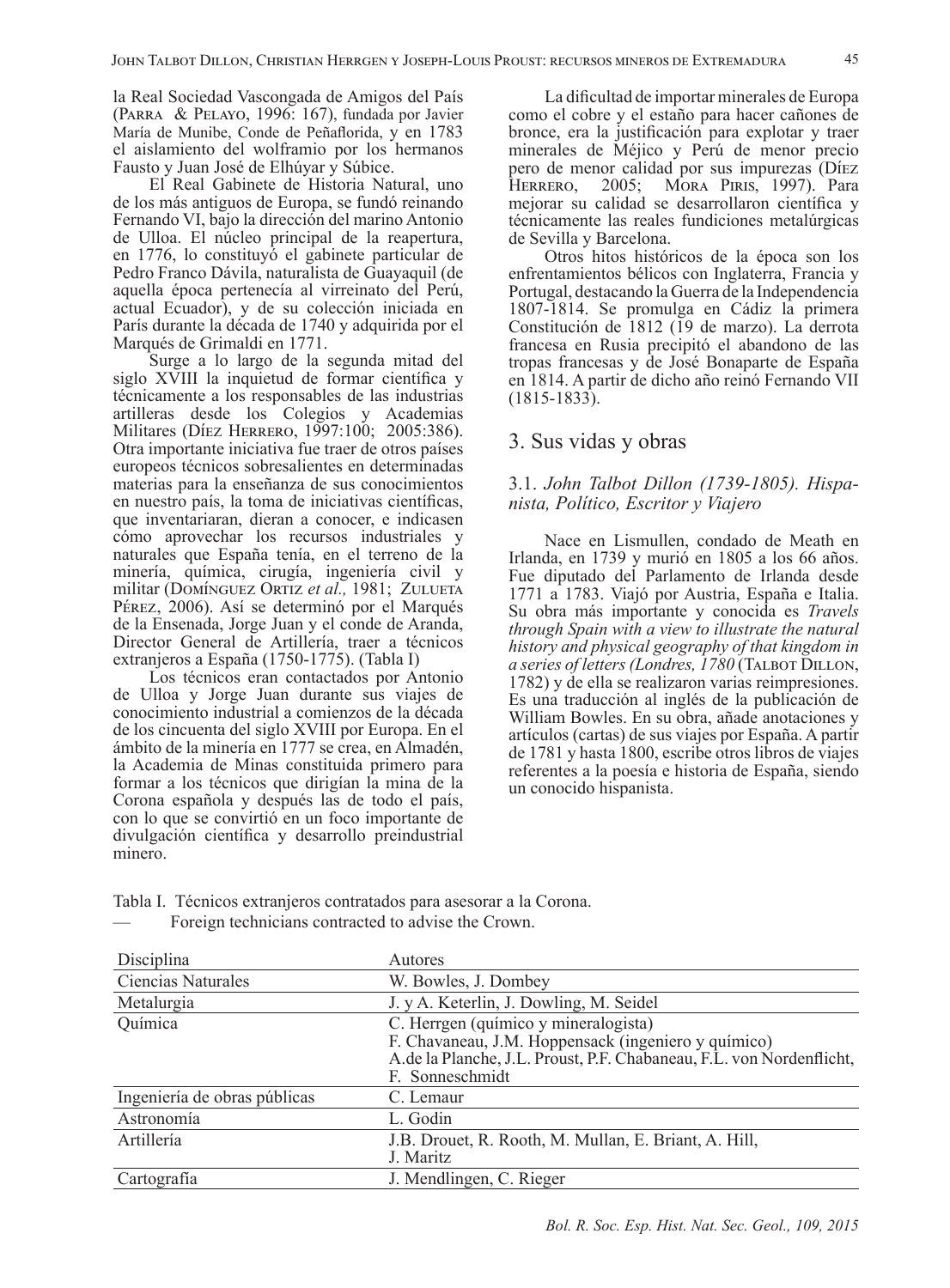## TRAVELS through SPAIN,

WITH A VIEW TO ILLUSTRATE THE NATURAL HISTORY

 $\lambda$   $\mu$   $\eta$ PHYSICAL GEOGRAPHY OF THAT KINGDOM

IN A SERIES OF LETTERS.

Including the moft interesting Subjects contained in the Memoirs of DON GUILLERMO BOWLES, and other Spanifh Writers.

INTERSPERSED WITH HISTORICAL ANECDOTES.

ADORNED WITH COPPER-PLATES AND A NEW MAP or SPAIN.

\* \* \* \*

NOTES and OBSERVATIONS relative to the ARTS and defcriptive of MODERN INPROVEMENTS.

Written in the Courle of a late Town through that KING boat By JOHN TALBOT DILLON. KNIGHT and BARON of the Sacred Roman Empire,

Lo unico a que puedo afpirar, es a la gloria de fer el primero que ha intentado una deferipcion fifica de efte pais. Don Guillingo Bowles.

DUBLIN: Printed for S. PRICE, W. and H. WHITESTONE, T. WALKER, W. GILBERT, C. JENKIN, W. HALLHEAD, L. WHITE, C. TALBOT, and P. BYRNE. MDCCLXXXI.

Figura 1. Portada de la obra de Talbot Dillon, 1781.

— Cover of the work of Talbot Dillon, 1781. https://books.google.es

3.1.1. Travels through Spain, with a view to illustrate the Natural History and Physical Geography of that Kingdom

Su título original, en castellano, fue *Viajes por España, con la idea de ilustrar la Historia natural y la Geografía Física de aquel Reino, en una serie de cartas. Incluyendo lo más interesantes hechos contenidos en las Memorias de Don Guillermo Bowles y otros escritores españoles. Con anécdotas históricas; adornado con grabados (planchas de cobre) y un nuevo mapa de España; escrito en el curso del último viaje por aquel Reino. Por John Talbot Dillon, Caballero y Barón del Sagrado Imperio Romano. Londres. 1780*. (Fig. 1)

Tras un prólogo, comenta que realizó el viaje en 1778 a su llegada de Italia y que en su tercer viaje a España, cayó en sus manos la publicación de 1775 de Bowles. Él mismo reconoce que

reordena las cartas (capítulos) de la publicación de Bowles y las copia. Señala que además de Bowles, incorpora otros datos de *Viaje de España*, de Antonio Ponz, publicada en 1778 (LLANDERAS  $&$ Rebollada, 2013**)**, del Dr. Ortega profesor real de Botánica en Madrid, cuando se refiere a las aguas termales de Trillo, y de D. J. Quer, quitando las partes que considera oportunas. El libro de Talbot Dillon se publicó cuando Bowles ya había muerto.

La obra se divide en dos partes. La primera, es el viaje a Madrid, pasando por Navarra, con la descripción del norte de España incluida Castilla, Aragón y Vizcaya, en 25 cartas o capítulos. La segunda, consta de 23 cartas, partiendo de Madrid y atraviesa Extremadura, Andalucía, Murcia, Valencia y Cataluña.

En el texto destaca la perfección de la muestra de la sección mineral del Real Gabinete de Historia Natural, que había sido inaugurado en 1775 y que contenía varios ejemplares de plata de la variedad Rosicler (Talbot Dillon, 1782: 80) de las minas de Guadalcanal, cuyo término municipal pertenecía a Extremadura.

La segunda, considera a Extremadura en siete cartas, de acuerdo con distintos autores, que se titulan: Carta II: Itinerario continuo de D. Guillermo Bowles de Almadén a la ciudad de Mérida en Extremadura (sigue a Bowles).

Carta III: Historia Natural de la langosta que ha arrasado la provincia de Extremadura en los años 1754 a 1757, (a Bowles).

Carta IV: Del inhóspito y mísero distrito de Las Batuecas, en Extremadura (a Ponz, recortando mucho el texto); Carta V: El convento de Yuste en la Vera de Plasencia famoso por el retiro del Emperador Carlos V (a Ponz, recortando texto).

Carta VI: Más observaciones hechas en el curso de otro viaje de D. Guillermo Bowles desde Almadén hasta la mina de plata de Guadalcanal (a Bowles).

Carta VII: Descripción de la famosa mina de plata de Guadalcanal en Extremadura (a Bowles y aporta datos nuevos hasta 1774).

Carta XI: Viaje de Mérida a Málaga (a Ponz). Las cartas que consideran rasgos geológicos y mineros, excluyendo la referente a la mina de Guadalcanal, son la Carta II, Carta IV y Carta VI.

#### 3.1.2. Consideraciones a su obra

Su publicación tuvo gran importancia en particular para José Nicolás de Azara, editor de W. Bowles, que la consideró a modo individual en su carta de fecha 14 de febrero de 1782 (Bowles, 1782: Prólogo). Azara hace mención a esta traducción inglesa diciendo que tiene otro nombre y aunque suena a otro libro original es la de Bowles, compendiada, comentada, a veces traducida y añadiendo noticias de otros autores.

Según Maestre (1995), la traducción ampliada que realizó Dillon de la obra de Bowles supuso que la Sociedad Agrícola de Gran Bretaña conociese la existencia de la fosforita, lo que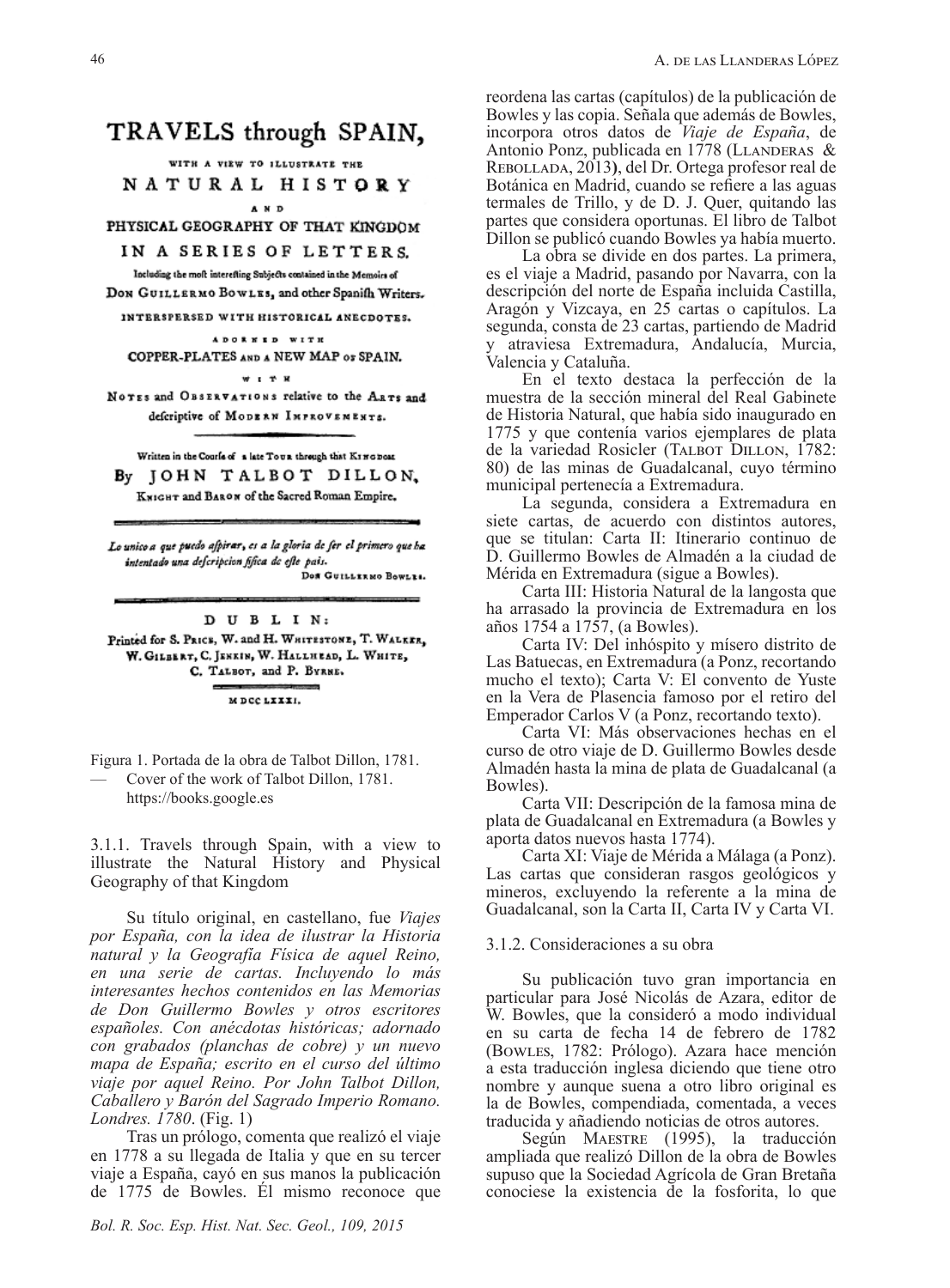

Figura 2. Fragmento del Nuevo Mapa de España que Dillon incluye en el texto.

— Fragment of the new map of Spain that Dillon includes in the text. https://books.google.es

motivó el viaje de Samuel Edward Widdrinton y del Dr. Daubeny a España. Éstos realizaron un informe del yacimiento y originó la explotación de las minas. También Dillon mencionó el plomo (galenas), cobre, hierro y plata de Extremadura al traducir a Bowles.

Del plano destaca que se presenta muy resumido sin situar los trayectos de los caminos principales, aunque sí la ubicación de algunas poblaciones que señala en el texto. Como curiosidad destaca la variación de los límites fronterizos con Portugal al Este del río Guadiana y de los límites provinciales incluyendo a Guadalcanal en Extremadura (Fig. 2). Dillon hizo que se conociese la importancia de la geología, monumentos artísticos y paisajísticos trascribiendo y anotando a otros autores, en particular a Bowles y Ponz para adaptar lo escrito y copiado a la mentalidad del Reino Unido. Se le puede considerar un gran divulgador irlandés de España en Gran Bretaña.

## 3.2. *Christian Herrgen (1760-1816). Químico, Mineralogista*

Nació en Maguncia (Alemania) y murió en Madrid a los 56 años. Estudió en Freiberg, siendo discípulo de Werner en la Escuela de Minas. Vino a España en 1791 gracias al apoyo de José Clavijo Fajardo (Lanzarote 1726 - Madrid

1806), Vicedirector del Real Gabinete de Historia Natural, quien apreciaba sus conocimientos en química y mineralogía. El 28 de marzo de 1791 fue contratado como profesor de mineralogía en la recién creada Real Escuela de Mineralogía, en Madrid, cuyo director era Chavaneau -del que Herrgen menciona en sus escritos como Chabanoy se encargó del Laboratorio químico-metalúrgico o Laboratorio del Platino. Allí impartía clases, investigaba y publicaba artículos para su uso en la docencia. En 1796, por Real Orden, fue nombrado colector de minerales y fósiles junto a otros técnicos, en el Real Gabinete de Historia Natural de Madrid (como por ejemplo Molina, los hermanos Tálacker o los hermanos Heuland) (Parra & Pelayo, 1996: 170).

En 1797 se cerró la Real Escuela de Mineralogía, que reabrió en 1798 con el nombre de Real Estudio de Mineralogía y se ubicó junto al Laboratorio de Química en la calle del Turco, actual Marqués de Cubas, de Madrid junto al almacén de cristales (*Gaceta de Madrid*, 1800, 22:221 y 71:790). Una Real Orden de 13 de junio de 1798 nombró a Herrgen profesor de dicho Real Estudio y trabajó en Madrid con el gran químico francés Joseph Louis Proust. Proust, Herrgen y Clavijo querían unir en una sola las distintas escuelas de Química de Madrid. Esta idea se aprobó en 1799 (Casanova, 2009: 174).

Entre los años 1797 y 1798 tradujo del alemán la *Orictognosia* de Johann Friedrich Wilhelm Widenmann. Herrgen participa, en 1799, en el consejo de redacción de los *Anales de Historia Natural*, encargado por el Rey Carlos IV, junto con Louis Proust, Domingo Fernández y Antonio Josef Cavanilles para difundir en España la Mineralogía, Química, Botánica y otros ramos de Historia Natural. (Fig. 3)

rengamos sunciente materia para cada uno. Para nacerlo con mayor brevedad podrá contribuir el que los sabios nacionales y extrangeros nos comuniquen sus descubrimientos, que siendo dignos como esperamos, se imprimirán con el nombre de su respectivo autor. Madrid y 30 de Setiembre de 1799.

# **H.P.F.C.**

- Figura 3. Fragmento del prólogo del nº 1 de *Anales de Historia Natural* del año 1799 (octubre) con las iniciales de sus autores.
- Fragment from the prologue of nº 1 *Anales de Historia Natural* of the year 1799 (October) with the initials of its authors. https://books.google.es

*Bol. R. Soc. Esp. Hist. Nat. Sec. Geol., 109, 2015*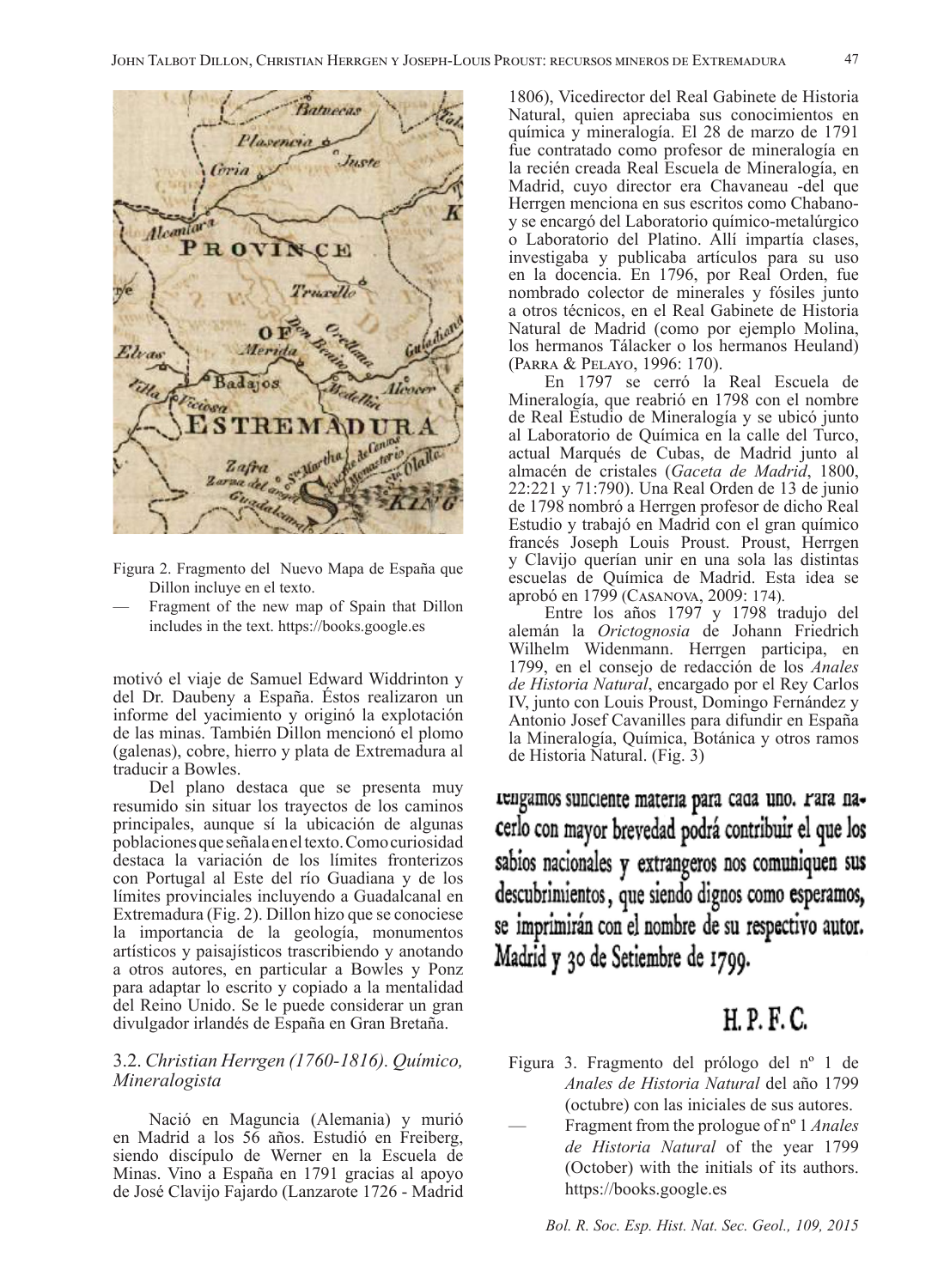En 1801 la revista pasó a llamarse *Anales de Ciencias Naturales* y se editó hasta 1804, año de la muerte de Cavanilles. Es considerada como la primera publicación periódica científica española dedicada a las ciencias naturales.

En 1800, Herrgen comienza a dar sus clases de orictognosia (determinación y clasificación de los minerales atendiendo a sus propiedades físicas y a su análisis químico), que elevaron el nivel de enseñanza en el Real Estudio de Mineralogía, y en 1801 impartía también geognosia. Para la divulgación de sus clases se anunció en la propia *Gaceta de Madrid* desde 1800 a 1805 (Bibliografía: 1800 *Gaceta de Madrid,* 22: 221, 71: 790; 1802 5:51; 1803 83: 895; 1804 93: 1031; 1805 88: 938-939).

Según la *Gaceta de Madrid* (103, de 21/12:1262) de 1802 en la que se realizaba publicidad de otra de sus obras *Descripción geognóstica de todas las rocas que componen la parte sólida de nuestro globo*, ya era catedrático. En 1803 propuso al Secretario de Estado, Pedro Cevallos, un nuevo plan de enseñanza de la mineralogía, con el fin de crear una auténtica carrera para que los que la estudiaran pudieran ocupar cualquier plaza técnica en una explotación minera. Fue también encargado de la colección de mineralogía del Museo de Ciencias Naturales de Madrid.

En 1806 se puso en marcha parte de su plan de enseñanza propuesto tres años antes, impartiéndose la orictognosia de Werner y la mineralogía de Haüy, mientras Herrgen impartía la geognosia.

Con la ocupación de las tropas francesas en 1808, Herrgen trasladó el material de la Escuela a los sótanos y buhardillas del Real Gabinete de Historia Natural y consiguió salvar todo cuanto contenía.

Por Real Orden de 1 de octubre de 1815 se estableció el "Plan para enseñanza de las Ciencias Naturales" por el que se nombraba un único establecimiento de enseñanza de las ciencias naturales que se llamaría Real Museo de Ciencias Naturales (*Gaceta de Madrid,* 1816 6: 47) que unía el Real Gabinete de Historia Natural, el Jardín Botánico, el Museo, el Laboratorio Químico y el Estudio de Mineralogía. El curso duró once meses y en enero de 1816, Herrgen falleció, a los 56 años, en Madrid. Le sustituyó en la impartición de su curso el viceprofesor Donato García, quien había sido alumno suyo y encargado de la enseñanza de la Mineralogía en el Museo de Ciencias Naturales de Madrid (Parra & Pelayo, 1996**)**.

### 3.2.1. Obras consideradas

## *i- Descripción Orictognóstica del Apatito Terreo de Logrosán en Extremadura. Herrgen, 1800* (Fig. 4)

Aplica el uso de la orictognosia en la identificación de las fosforitas. Identifica el mineral considerado como apatito térreo según

# DESCRIPCION ORICTOGNOSTICA

## DEL APATITO TERREO DE LOGROSAN

## EN EXTREMADURA.

## POR DON CHRISTIANO HERRGEN.

Figura 4. Artículo publicado en 1800 por Herrgen. — Article published in 1800 by Herrgen. https://books.google.es

Werner, pues señala que no se ha encontrado el mineral de Logrosán en su forma cristalizada sino en su variedad terrosa.

Menciona los trabajos realizados por Proust publicados en 1791 en los *Anales del Real Laboratorio de Química de Segovia*, en los que añadía los análisis de Pelletier y Donadei hechos en Paris. Herrgen lo clasificaba como apatito térreo por su poca dureza y por su densidad 2,824, diferente del apatito de Sajonia conocido hace tiempo, por estar éste último cristalizado. Aunque afirma que no se ha visto aún cristalizado el de Logrosán, en la descripción textural señala que el plano de fractura es de aspecto radiado divergente y presenta partes radiado-astillosas y enlazadas unas con otras. No descartaba que pudiese existir cristalizado en la localidad.

El autor añade el análisis de Pelletier y Donadei llevado a 100 partes del total, presentando un mayor porcentaje de tierra caliza (59 partes) y ácido fosfórico (34 partes), tierra silícea y ácido fluórico (2 partes de cada uno). El Real Estudio de Mineralogía contaba con un ejemplar de este mineral. Herrgen informa que no se conocen datos relevantes de la geología del yacimiento en Logrosán y expresa su deseo que algún observador inteligente lo recorra e informe de este apartado.

## *ii- Materiales para la Geografía Mineralógica de España y de sus posesiones de América. Herrgen, 1799 y 1800* (Fig. 5)

Realiza la clasificación sistemática mineralógica según la traducción que realizó de la de Windemann. En la página 12 considera, en el género III Silíceo, en la familia XVI, una roca córnea, de Logrosán, que forma venas que cruzan el apatito térreo o fosfato calizo de D. Luis Proust. Como otro mineral de interés, en la página 16 considera en la familia XXXII, una Tremolita que duda que sea de Extremadura. Continúa en el Tomo III, del año 1800 (página 246-256) de los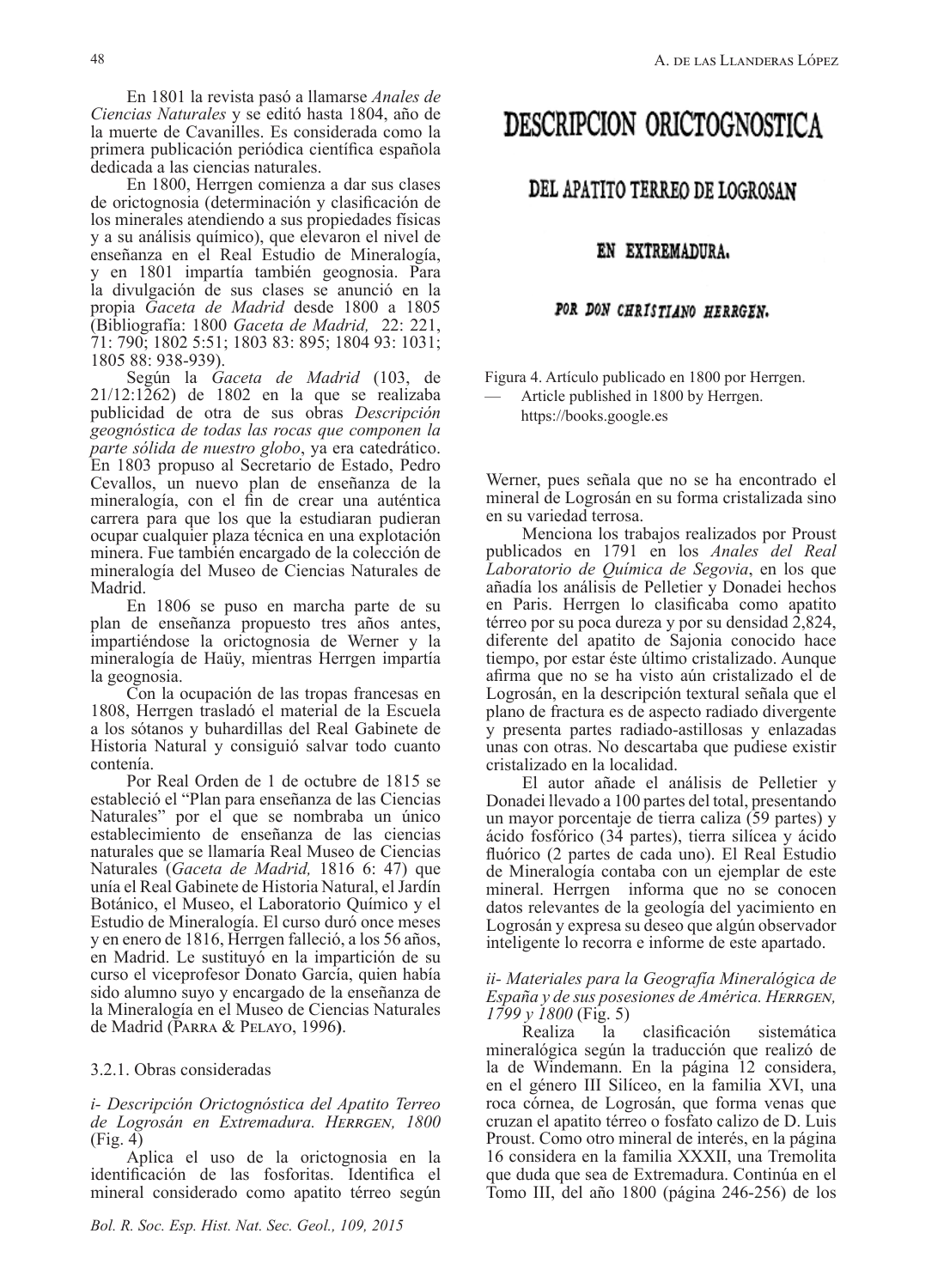## DE ESPAÑA.

## Y DE SUS POSESIONES EN AMÉRICA.

#### POR D. CHRISTIANO HERRGEN.

Figura 5. Artículo publicado en 1800 por Herrgen Article published in 1800 by Herrgen. http://bibdigital.rjb.csic.es/spa/Volumenes.<br>php?Libro=704

Anales. En la página 252 menciona en el Género VI-Calizo, la Familia XII del apatito como especie térreo el de Logrosán.

Como muestra de la importancia de las obras de Herrgen y Bowles y su aceptación a lo largo del tiempo por los lectores, en la *Gaceta de Madrid* de junio de 1828 (69: 276), se anunciaban las publicaciones "Historia natural y descripción de la langosta de España y modo de destruirla" de Bowles y la "Descripción de las rocas" de Herrgen.

#### 3.2.2. Discusión

En su obra *Materiales para la geografía mineralógica de España y de sus posesiones de América* publicada en 1799 y 1800 en los *Anales de Historia Natural*. Tomo 1.Pág. 5, Herrgen critica la de Bowles al decir que por él y otros autores, en parte de ella, se habían hallado inexactitudes.

Herrgen en su *Descripción geognóstica de las rocas que componen la parte sólida del globo terrestre* informa que utiliza la palabra "fósil" como sinónimo de "mineral" y entiende por "fósiles" o "minerales" todos los cuerpos naturales pertenecientes al "reyno mineral", porque la voz "fósil" no tiene en castellano el sentido limitado que posee en el idioma francés (HERRGEN, 1802: 1 Nota al pié). Al actual sustantivo fósil se denominaba antiguamente como "petrificaciones".

Herrgen ya reconoce el avance técnico progresivo de la analítica química desde Bowles, y su importancia a nivel de la Mineralogía de España al indicar en su obra (HERRGEN 1802: Advertencia), que el único fin que tuvo para publicar la Descripción Geognóstica de todas las rocas "que constituyen la parte sólida de nuestro globo fue el de facilitar a sus discípulos el estudio de la ciencia sobre la cual no se ha publicado hasta ahora, en España, obra alguna ni en castellano ni en francés".

3.3. *Joseph-Louis Proust (1754-1826). Químico, Farmacéutico* 



Figura 6. Imagen de Proust. Image of Proust. https://elbauldepandorablog.wordpress. com/2014/03/

Nació el 26 de septiembre de 1754 en Angers (Francia) (Fig. 6), donde su padre era farmacéutico. En 1774 en París, completaba sus estudios de química, establecía su propia botica en París, se formaba junto a Hilaire-Marie Rouelle, el futuro descubridor de la urea en la orina, y se relacionaba con los químicos Antoine Lavoisier, pues Proust fue alumno suyo, como veremos (Mora Piris, 1997:342), y con Jacques Charles.

La Academia de Artillería de Segovia se funda el 16 de mayo de 1764 como Real Colegio de Artillería en el Alcázar de Segovia, en tiempos del rey Carlos III a iniciativa del Conde Félix Gazola, su primer director (Herrero Fernández-QUESADA, 2014). La Academia se destina a la formación de oficiales y suboficiales del arma de artillería. En 1771 se creaba en España el Real Gabinete de Historia Natural, se importa artillería de Inglaterra y se realiza la metalurgia del hierro en las fábricas de Vergara (Sáez García, 2015; López, 1730-1802: 270-271), y Madrid. En el Seminario Patriótico de Vergara se decidía a formar a alumnos en la fundición dada su tradición metalúrgica.

Proust, cuando tenía 24 años, en 1778, fue contratado por el Real Seminario Patriótico de Vergara (Gago Bohórquez, 1984: 279), pero Proust sólo dio un curso completo (1779-1780). Así, la Real Sociedad Vascongada, introductora de la Mineralogía en España, anunciaba en la *Gaceta de Madrid* del 1 de Junio de 1779 que el 20 de mayo se habían iniciado las clases de Química dadas por Luis Proust (Gaceta de Madrid 46: 400). En 1781 entraba como profesor Fausto de Elhúyar para dar clases de Mineralogía. A Proust le sustituyó Chavaneau (Parra & Pelayo, 1996: 168). Mientras, distintos trabajos llevan a Proust de nuevo a París en 1780, donde conoce el análisis de gases y la aerostática con Jacques Charles, experto químico en ese tema, y dio clases de química en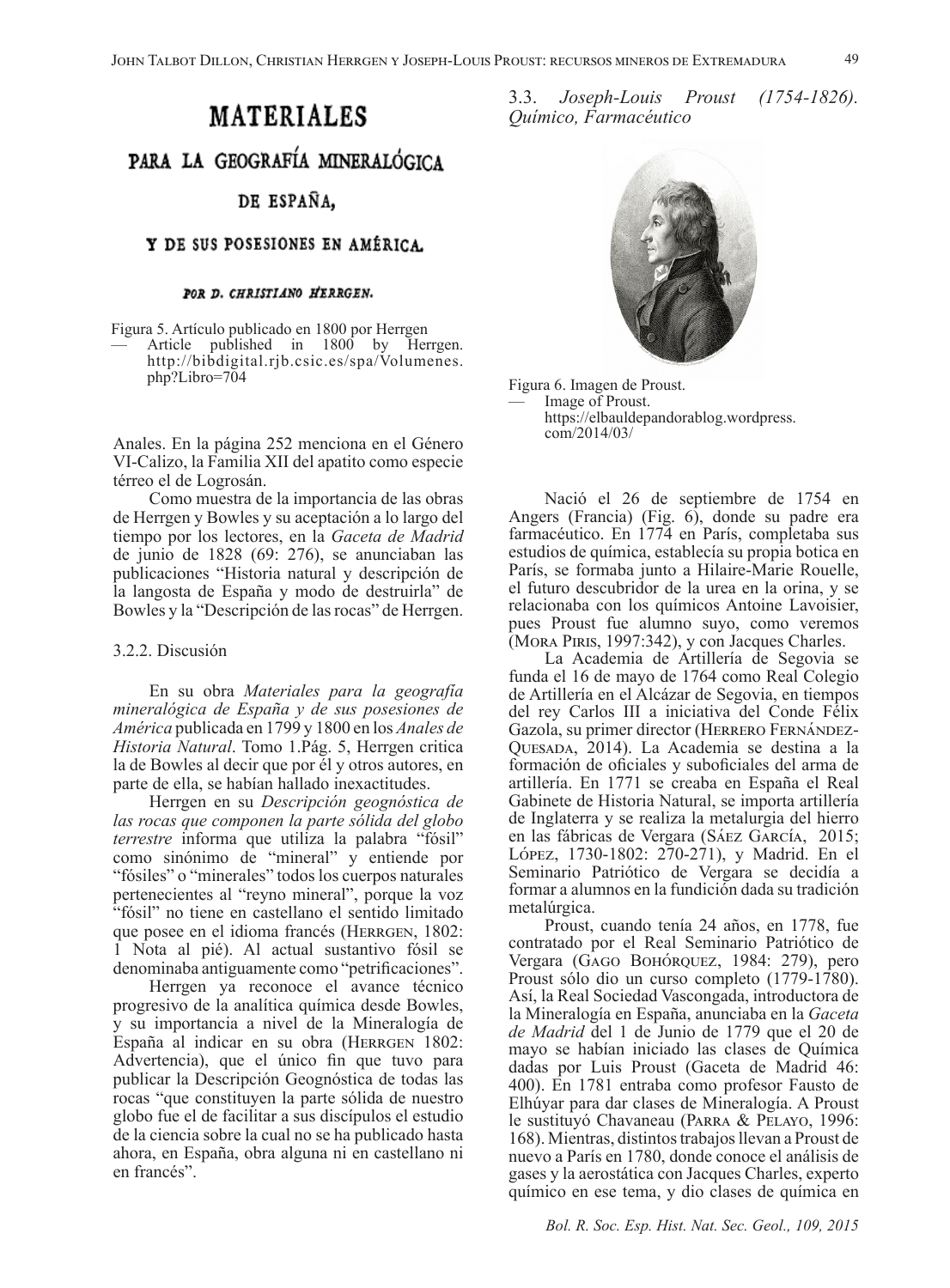el museo del Gabinete Real de Química y Física de Paris.

Con objeto de atender las necesidades derivadas de la dirección del Colegio de Artillería de Segovia, en 1784 se crea una "Escuela de Chimica y Metalurgia". En el año 1785 el Conde de Lacy introduce la Química en la enseñanza de los cadetes españoles de artillería y promueve la contratación de Proust como profesor en 1786, aunque inicialmente era para enseñar química en Madrid a través de un acuerdo entre Carlos III y Luis XVI y a la recomendación de Lavoisier, su profesor, fue propuesto para dar clases en Segovia. Llega a Segovia en 1786 (Díez Herrero, 2005)**,** donde emprende el diseño del edificio del Laboratorio y del aula de enseñanza, y dirige el Laboratorio. En la pág. XXX del Tomo 1 de los *Anales del Real Laboratorio de Química de Segovia* de 1791 indica: "Hace hoy día (1º de junio de 1791) seis años y medio que entré a servir a SMC (1785), cinco y medio que vine a España (1786); tres que estoy en Segovia (1788) y dos que tomé posesión de mi laboratorio (1789)". El último año lo dedicó a establecer los procederé (procedimientos) de los que tenía 400.

Mientras tanto, aprovecha para visitar numerosas fábricas y minas de Almadén, Linares y Río Tinto, recogiendo muestras para su análisis y mezclas mineralúrgicas. Realiza el análisis del contenido en plata en galenas de distintas localidades españolas y entre ellas de las extremeñas aportadas por D. Pedro Gutiérrez Bueno. El 9 de octubre de 1790 solicita una colección de minerales. El Conde de Lacy tramita esta solicitud al Rey a través del Conde de Campo Alange y le sería remitida desde el Gabinete de Historia Natural de Madrid dos años más tarde. Los minerales no llegaron para la inauguración del laboratorio el 1 de febrero de 1792 (HERRGEN ,1802). En el año 1792, año de la inauguración y apertura del Laboratorio de Química, con las nociones sobre gases que le dio Jacques Charles en 1780, realizó un diseño personal de un globo aerostático que probó en la plaza del Alcázar y que repitió en el Escorial ante la Familia Real, lo que se considera la primera prueba de aerostación militar que convirtió a los alumnos del Colegio artillero en los primeros aerosteros militares del mundo (Herrero Fernández-Quesada, 2014).

Entre los minerales de la colección del Colegio, que comprende minerales de España e Iberoamérica, se encuentran las fosforitas de Logrosán, wolfram y estaño de la finca del marqués de la Hinojosa y galenas de Extremadura (Díez Herrero, 1997: 392). Proust fue el primer químico que dio nombre a la fosforita como "piedra fosfórica de Extremadura" constituida en su mayor parte por fosfato de cal. En 1781 Proust definió el flúorapatito con dichas muestras de Logrosán, por lo que se considera Logrosán una localidad tipo mineralógica (Boixereu, 2003). Al no tener aún preparado el laboratorio financiado

*Bol. R. Soc. Esp. Hist. Nat. Sec. Geol., 109, 2015*

por la Corona, el primer análisis formal fue realizado por Pelletier y Donadey.

En los *Anales de Real Laboratorio de Química de Segovia* (1791. Tomo I: 439-450 y 453-456), publica su conocido artículo *"*Sobre la piedra fosfórica de Extremadura" y otro artículo denominado "Continuación sobre la piedra de Extremadura"*,* que incluía la analítica realizada de la fosforita de Logrosán.

En el año 1799, cuando contaba 45 años de edad, se encargó a Proust la dirección del Laboratorio Real de Química de Madrid que unía los laboratorios de química de los Ministerios de Estado y Hacienda que habían dirigido, respectivamente, Pedro Gutiérrez Bueno y Francisco Chavaneau. En la notificación del ministerio se encomendaba a Clavijo que, de acuerdo con Proust, "proponga el plan bajo el que deba gobernarse y rendir las utilidades que hasta ahora no han dado" (Gago Bohórquez, 1984: 287).

Ese mismo año, tras ocho años de la publicación de *Anales del Laboratorio* (Proust, 1799), Proust participó en la redacción y edición de la primera revista española dedicada por entero a las ciencias naturales, los *Anales de Historia Natural*, que en 1801 se llamaron *Anales de Ciencias Naturales*. El tomo 1 de esta publicación incluye los artículos sobre la piedra fosfórica de Extremadura pues se había agotado la edición de Anales del Laboratorio. Esta etapa fue muy productiva para Proust, daba clases y experimentaba en el laboratorio en Madrid sentando los principios de la analítica química que le llevaría a las teorías y descubrimientos que le dieron fama internacional. Luis Proust, profesor de chimica, comenzaba sus lecciones en el laboratorio provisional establecido en Madrid en la calle del Turco el 6 de diciembre y las continuaba los martes, jueves y sábado de cada semana desde las 11 hasta la una de la mañana (*Gaceta de Madrid*, 1800 89: 1044 y 1801 105: 1145).

Entre 1794 y 1804, Proust enunció la Ley de las proporciones definidas o constantes, también conocida como la ley de Proust, según la cual "un compuesto químico presenta proporciones constantes de sus elementos componentes". La Ley de Proust, una vez firmemente aceptada en 1811 cuando el prestigioso químico sueco Berzelius reconoció su enunciado, junto a la Ley de conservación de la masa de Lavoisier y la Ley de las proporciones múltiples de John Dalton, abrieron el camino al concepto de compuesto químico y crearon las bases de la teoría atómica de Dalton.

En 1805 se anunciaba que Luis Proust, Catedrático de Química en esta Corte, "dará principio á las lecciones de esta ciencia el martes 3 de Diciembre próximo, y las continuará los martes, jueves y sábados de cada semana, explicando sucesivamente los tres reynos de la naturaleza en el Real Laboratorio…" (*Gaceta de Madrid,* 1805 94: 1008).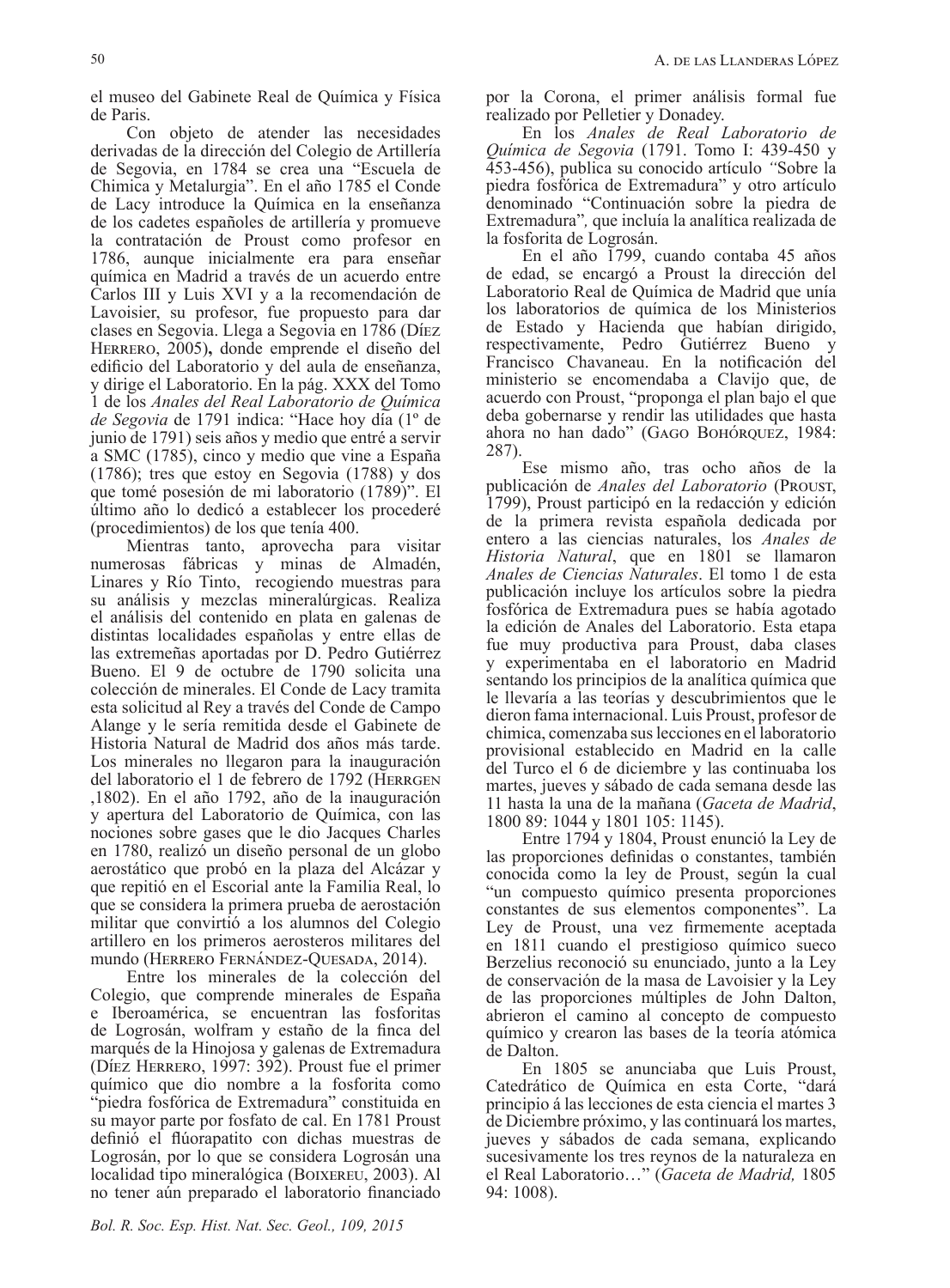Proust volvió a Francia por motivos familiares a finales de 1806 y los acontecimientos políticos impidieron su retorno a España. Durante la guerra de la Independencia en España, se produjo la venta del local de su laboratorio por los franceses, Parra & Pelayo (1996: 181).

Por Real decreto de 1810, del Rey José I Napoleón, se le concedió el retiro de profesor de la Real Escuela de Química con todo el sueldo del que había gozado. A pesar de que nadie podía disfrutar de sueldo ni pensión fuera del reino excepto que se hallase en servicio activo, se pagaría a Proust dicha asignación en cualquier país a que se retirase en honor de las ciencias que cultivó con gloria (*Gaceta de Madrid,* 1810 166: 700). Se estableció en Craon (Francia) donde continuó trabajando, hasta que murió en Angers, su lugar natal, aunque otros autores dicen que en Paris, el 5 de julio de 1826, a los 71 años de edad.

3.3.1. Sobre la piedra fosfórica de Extremadura, 1791

Es la publicación de una carta remitida a Darcet (Fig. 7) que se publicó en el *Diario de Física* (abril de 1788) y en 1791 en los *Anales del Real Laboratorio de Química de Segovia* (Fig. 8). La fecha de la carta es de 12 de septiembre de 1787. Proust dice que "La tierra o el fosfato calcáreo que en montañas enteras se encuentra en España, es suficiente para confirmar sin la menor duda que este ácido corresponde al reyno mineral".

### $(439)$

## SOBRE LA PIEDRA FOSFORICA

## DE EXTREMADURA.

CARTA ESCRITA A MR. DARCET, de la Academia de París (1).

Aa posibilidad del ácido fosfórico en los minerales estaba suficientemente demostrada por el descubrimiento de Mr. Gahn; pero quando no hubieramos podido oponerle el hallazgo de los

Figura 7. Encabezamiento del artículo de Proust.

The heading of article of Proust. http://bvpb.mcu.es/es/consulta/registro.cmd?id=406173

Diferencia las propiedades de este fosfato y del espato-flúor, Proust (1791:441-442), las características de las fosforitas y paragénesis (forma de cristalización en hilos planos cruzados, inatacabilidad a los ácidos, entrecrecimiento con el cuarzo, arde sin olor) y realiza ensayos físicos y análisis químicos. En la Pág. 441 menciona el descubrimiento de los fosfatos en Extremadura por

Bowles y que D. Pedro Dávila tenía una muestra de Extremadura colocada en el Real Gabinete de Historia Natural entre las piedras fosfóricas. Menciona el texto de Bowles de 1775 que hace referencia a la piedra fosfórica de Extremadura.

Destaca que para los extremeños, la característica más llamativa del fosfato es la intensidad de fosforescencia notable (similar al de las luciérnagas) al ser echada al fuego dando una llama verde hermosa y brillante y que desaparece con tiempo de observarla. El fosfato calcáreo artificial no la tenía (Proust, 1791:443). El color de la llama lo diferencia con la que da el espato flúor en el fuego que es azul, menos brillante y de menor tiempo de emisión. Se fundía bajo la acción del fuego del soplete, característica que no presentan los huesos a pesar de que el contenido de ambos en ácido fosfórico es muy similar. (Fig. 8)

Explica que como aún no contaba con su laboratorio, sólo estudia sus principios generales (Proust, 1791:444). Al someter a la muestra al ataque de los ácidos, observó que el agua fuerte la disolvía de la misma manera que a los huesos, y

# ANALES DEL REAL LABORATORIO DE QUIMICA DE SEGOVIA.

## O COLECCION DE MEMORIAS

SOBRE LAS ARTES, LA ARTILLERIA, LA HIS-TORIA NATURAL DE ESPAÑA, Y AMERICAS, LA DOCIMASTICA DE SUS MINAS, &c.

TOMO I.

POR D. L. PROUST.

## SEGOVIA: ANO DE 1791. EN LA OFICINA DE DON ANTONIO ESPINOSA. Con superior permiso.

Figura 8. Portada de la obra de Proust.

Cover of the work of Proust. http://bvpb.mcu.es/es/consulta/registro.cmd?id=406173

*Bol. R. Soc. Esp. Hist. Nat. Sec. Geol., 109, 2015*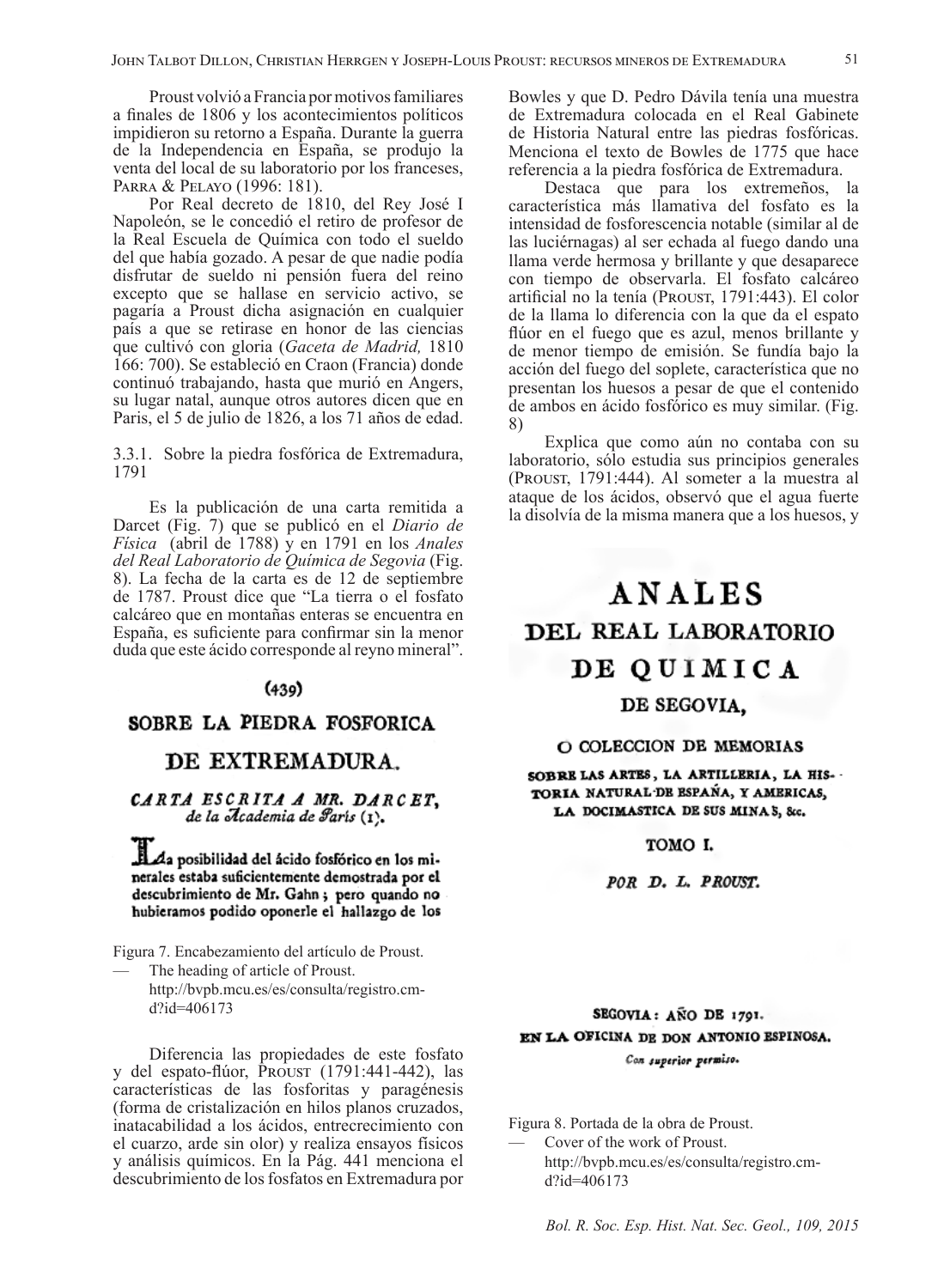que al añadirle ácido vitriólico dejaba un residuo similar al de los huesos, lo que le llevó a sospechar que era debido a que contenía ácido fosfórico. Así mismo informaba que el residuo obtenido daba una cantidad de vidrio similar a la obtenida en el residuo del ataque ácido de huesos. Indica otros ensayos a realizar, como la fusibilidad con otros compuestos, el peso específico, solubilidad en agua y otros.

A continuación, el autor indica las posibles utilidades industriales de la fosforita en vidriería, porcelana, barniz de barros duros y otros usos que con el tiempo, y al conocer en lo sucesivo las propiedades de la piedra, se descubrirán. La más inmediata, señala la obtención de instrumentos útiles para la fundición de minerales (copelas) hechos con fosforita, condicionando este uso industrial a que reiniciaran la producción las minas de plomo y plata que, según Bowles, existen en las inmediaciones de Logrosán. Según Proust "Esta piedra se encuentra, no por venas, sino por collados enteros, a las inmediaciones de Logrosan, Aldea de la jurisdicción de Trujillo en la provincia de Extremadura. Las casas, y paredes de sus cercados están construidas con ella" (Proust, 1791:448). Señala que tendría que ir a Logrosán para dar más noticias y elucubra que pudiera ser que las montañas las originara el agua con fondos calcáreos y que cuando se reconozcan las litologías del entorno se podrán descubrir los fosfatos en otras regiones de Europa.

En el texto menciona que la primera noticia y muestras sobre esta piedra para sus experimentos se las dio Pedro Gutiérrez Bueno, boticario de Madrid que fue el primero "que estableció en grande los trabajos de la Química practica, con un éxito digno de elogios". También indica, en nota a pié de página, que Chavaneau y él identificaron la wolframita en muestras, de la que decía que se habían descubierto inmensas cantidades en Extremadura en una posesión del Marqués de la Hinojosa, y que les hacía esperar hallar la tungstena y tal vez alguna mina de estaño (Proust, 1791:449). Analiza las galenas extremeñas señalando que contienen "37 libras de plomo y dos dragmas de plata" (Proust, 1791:39).

Según Larruga (1795, Tomo XXXVII: 165-167), por Real Cédula de 23 de Abril de 1790 se concedió permiso á Don Juan Lázaro de Lerena y Compañía (junto con el Marqués de la Hinojosa), vecino de Badajoz, para beneficiar una Mina de antimonio que descubrió en la aldea de Santiago del Carbajo y sitio que llaman el Valdío de Bervedillo, término de la villa de Valencia de Alcántara. Después el Marqués pasaría a ser titular de la mina. Desde este tiempo "la explotó de su cuenta, bajo la dirección de Don Juan Federico Talaker y que extraxo mas de dos mil arrobas de mineral, fundió mas de mil, y remitió doscientas á esta Corte, y trescientas á Sevilla, Cádiz y Lisboa, dexando las restantes almacenadas para darles salida quando hubiese oportunidad".

Proust en su obra "Continuación sobre la piedra de Extremadura" publicada en el mismo Tomo, Proust (1791: 453), muestra un extracto del análisis químico formal de la fosforita realizado por los químicos Pelletier y Donadei, que fue publicado en el *Diario de Física* de septiembre de 1791 (Proust, 1791:453-456)**.** Según él, sus características son: Densidad 2,82, sin sabor, con contenido en sal (que interpreta como marina) y era soluble en agua destilada. Dicha agua no afectaba a los fosfatos. Infusible, aunque indica que él la fundió al soplete, contiene tierra calcárea. Con el ácido vitriólico (sulfúrico) desprende vapores de ácidos, el ácido nítroso la disuelve con calor y el silex se deposita. Por la potasa aérea separa el ácido fosfórico que estaba combinado con la tierra calcárea. El vinagre sólo separa la tierra calcárea y sales. El nitro fundido no la afectaba. El álcali volátil no la afectaba. Como porcentajes destacaban (teniendo en cuenta que 15 granos eran equivalentes a 1 gramo): De cada 100 granos totales, 59 granos eran de tierra calcárea o cal (59%), 34 de ácido fosfórico (34%), de ácido fluórico 2 granos y medio (2,5%), de tierra silícea 2 granos (2%), de aire fijo 1 grano y medio (1,5%) y de hierro 1 grano (1%).

## 3.3.2. Discusión

Proust se encontraba en la cumbre de la Química mundial por sus descubrimientos, mente analítica, visión de futuro por ser un gran emprendedor y un maestro de la química aplicada a la explotación minera y al desarrollo industrial. Fue el primero que observó una aplicación industrial de las fosforitas de Logrosán de Bowles.

Aunque la publicación del artículo "Sobre la piedra fosfórica de Extremadura" del año 1799 de la revista *Anales de Historia Natural* es la más conocida, Proust había publicado otra, ya agotada, sobre el mismo tema, en la revista *Anales del Real Laboratorio de Química de Segovia* en el año 1791.

Ya realizaba en su época, ensayos y aleaciones de antimonio, bismuto, cobalto, cobre, estaño, mercurio, oro, plata, platina y plomo y análisis de salitres, yesos, pólvora, carbón, etc., tanto en muestras de España como de Europa y América. También refinaba el bronce americano en las fundiciones Reales de Sevilla y Barcelona. El bronce, que se utilizaba para hacer cañones, se obtenía al mezclar el cobre que se importaba de Perú y México y de estaño de Méjico. Pero ese bronce tenía impurezas que creían se debía a las impurezas del cobre. Otros problemas de la fundición venían de las mezclas realizadas con el cobre y el hierro para obtener piezas de artillería. Uno de los problemas más graves de las industrias artilleras a mediados del siglo XVIII era la mala calidad de las materias primas utilizadas en la fabricación de esas piezas y las deficiencias del proceso previo de afinación antes de fundirlas (Proust, 1791:301-378). En los cañones de hierro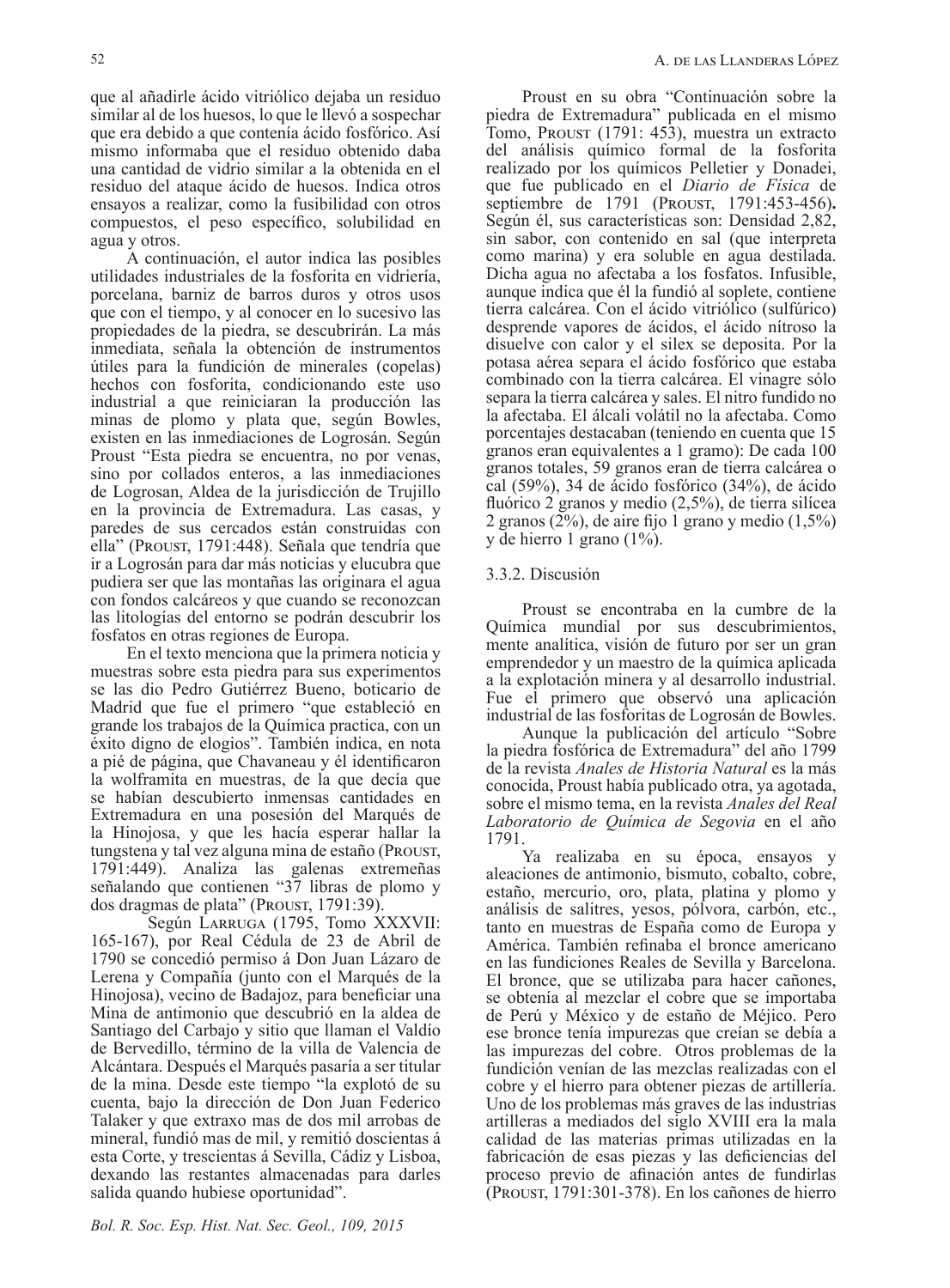de la Marina se comprobó que no era problema del método de fundición, sino de la inadecuada mezcla de minerales de hierro que se habían venido empleando en los altos hornos. La heterogeneidad en los calibres y en las proporciones de los distintos metales para obtener los cañones, causaba serios problemas. A esto había que añadir las distintas municiones empleadas y el cálculo de las proporciones y calidades de las pólvoras precisas, cuyas proporciones eran estimadas hasta entonces de forma aleatoria.

Según otros artículos publicados en el tomo I de *Anales de Historia Natural*, Proust analiza la platina (platino) (Proust, 1799: 51-84), con las muestras que le dieron Pedro Dávila, Casimiro Ortega y Domingo Fernández (PROUST, 1799: 60).

También analiza los minerales de plomo de Extremadura y da la noticia que se han descubierto importantes cantidades de wolframita, y/o que podría indicar la existencia de minas de estaño, en Extremadura en una posesión del Marqués de la Hinojosa y reconocido por Mr. Chavaneau y él.

## 4. Conclusiones

Los artículos referentes a la historia de la minería de España de esta época (1739-1826) consideran principalmente la bibliografía histórica referente a Andalucía, País Vasco, Pirineos, pero no a Extremadura. Este artículo viene a demostrar que Extremadura era ya una nueva localización industrial minera de la época tras los trabajos de W. Bowles. La necesidad de sacar a España de su atraso industrial y a su desarrollo, llevó a Carlos III a contratar a técnicos extranjeros que estudiaran sus recursos naturales y promocionaran su aprovechamiento. Tres de los técnicos que vinieron a España: John Talbot Dillon (escritor), Christian Herrgen y Joseph-Louis Proust (químicos) determinaron y promocionaron esa nueva localidad minera.

Como nuevas aportaciones de este artículo destacan:

Talbot Dillon: Tradujo y trasladó los conocimientos de Bowles, Ponz, Ortega y otros autores a los centros intelectuales de Londres y que llevaron a otros técnicos a conocer la geología y minería de Extremadura. Mencionó las fosforitas de Logrosán y el plomo (galenas), cobre, hierro y plata al traducir a Bowles.

Christian Herrgen: Estudia las características físico-químicas de las fosforitas, identifica el "apatito térreo" e incluye el análisis químico de las mismas realizado por Pelletier y Donadei llevado a 100 partes del total.

Joseph-Louis Proust: Define la "piedra fosfórica de Extremadura" y el "fluor apatito", analiza física y químicamente la fosforita con mayor detalle e incluye también el realizado por Pelletier y Donadei pero esta vez en granos (medida de peso química) y analiza muestras

extremeñas de galena, wólfram y estaño. Descubre el potencial industrial minero de la región.

También dichos científicos divulgaban dichos conocimientos sobre la región en revistas de gran importancia histórica como los *Anales de Historia Natural*, *Anales del Real Laboratorio de Química de Segovia* y anunciaban sus clases en la *Gaceta de Madrid*.

Todo esto lleva a una conclusión última, que Extremadura era ya una localización minera de gran interés.

#### **AGRADECIMIENTOS**

Agradezco a D. Antonio Perejón Rincón y a dos especialistas que lo revisaron, y en particular a Dª Inés Pellón, por el tiempo y el trabajo empleado que, en realidad, le han aportado una mayor fluidez, homogeneidad, ajuste bibliográfico y mayor claridad a este artículo histórico, y que siempre son impagadas.

#### **BIBLIOGRAFÍA**

- Bowles, W. 1775**.** *Introducción a la Historia Natural y a la geografía física de España.* 581 págs. Imprenta de D. Francisco Manuel de Mena. Madrid.
- 1782. *Introducción a la Historia Natural y a la geografía física de España*. 576 págs. Imprenta Real. Madrid.
- Boixereu, E. 2003. Historia y patrimonio minero de Logrosán (Cáceres). La mina de Fosforita Costanaza. *En:* Patrimonio Geológico minero y desarrollo regional. *Publicaciones del IGME. Serie: Cuadernos del Museo Geominero,* **2**: 169-176.
- 2004. Mina de fosfato, La Costanaza, Logrosán, Cáceres. *Tierra y Tecnología*, **26**: 25-34.
- 2008. El boceto de un mapa geológico de Extremadura y Norte de Andalucía de Fréderic Le Play (1834): Primer mapa geológico realizado en España. *Boletín Geológico y Minero,* **119**(4): 495-508.
- Casanova, J.M. 2009. *Cristiano Herrgen.* Sociedad Valenciana de Mineralogía. Castellón. <http:// www.minval.org/svm/?s=herrgen>. [Consulta: Junio 2015].
- Díez Herrero, A. 1997. La colección de minerales, rocas y fósiles de la Academia de Artillería de Segovia, *Boletín Geológico y Minero,* **108**(2): 99-105.
- 2005. Apuntes históricos sobre la colección de minerales, rocas y fósiles de la Academia de Artillería de Segovia. *Llull,* **28**: 383-413.
- Domínguez Ortiz, A *et al*. 1981. *El reformismo borbónico. La España del XVIII. Extra XX*. Tomo 8. 129 págs. Historia 16. Historia de España. Madrid.
- *Gaceta de Madrid,* 1800: Clases de Herrgen Oritognosia: *Gaceta nº 22*, de 18/03: 221 y *Gaceta* nº 71, de 02/09: 790, 1802: Clases de Herrgen Orictognosia y Geognosia y Clases de Proust Química: *Gaceta* nº 5, de 15/01: 51.